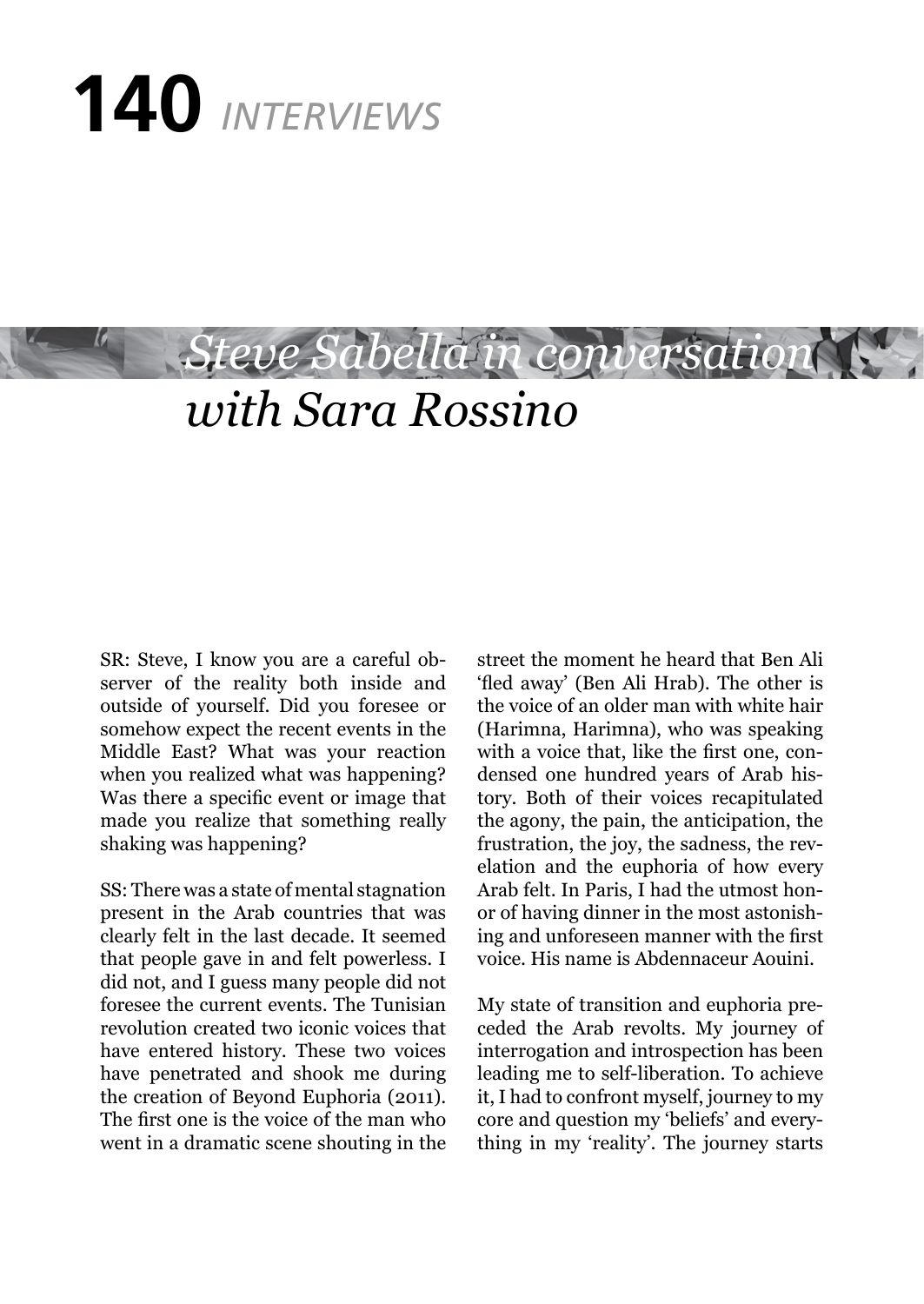# **141**



from within and once it starts, change is inevitable. It is possible, that this is what people in many different countries realized. Beyond Euphoria was created at a time when I was absorbing the dramatic changes in the Arab World. The unfolding events influenced this artwork and shifted it from its original conception.

SR: I noticed an important change both from a formal and conceptual point of view in your production after the recent events. You used to be very self-oriented in your analysis and your works were always visually hooked to external reality because of the use of recognizable photographic details. Now I can see an inversion of this tendency: your Beyond Euphoria body of works became much more abstract and they shifted to a new visual form that reminds one much more of abstract painting than photography.

It seems that your works reflect on the external reality you see around yourself. How much aware of this change have you been while it was happening?

SS: Even though Euphoria (2010) and Beyond Euphoria (2011) share a similar collage technique with In Exile (2008), the visual appearance is very much different. In Exile, was constructed of windows which shaped my immediate London cityscape. It was about the state of mind of living in permanent mental exile – in a state of fragmentation, disorientation, confusion and dislocation. I tried to give a visual form to my life as exile and alienation are at the core of my life and accordingly my art. It seems that I have been managing to slowly glue my fragments so that they appear complete in a healthier way. Before, they were torn apart in every direction, where now they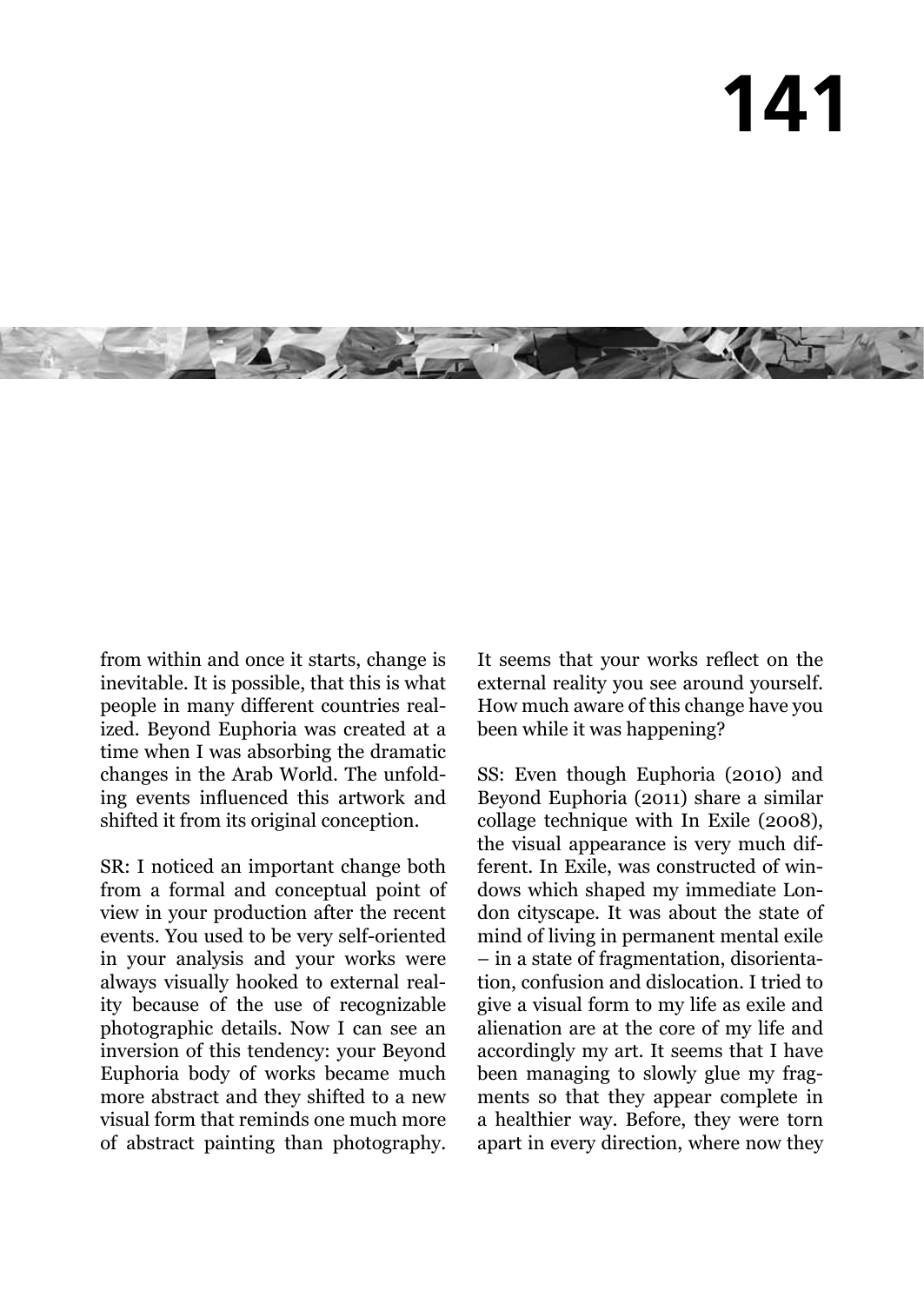make some form of a unity. Hence, I feel more stable.

I think at this stage of my life, I managed to transcend that state of mind. Just like my journey to penetrate my psyche to give a visual form to my fragmented state of mind, it occurred to me that I should journey to the beautiful side of my brain and unlock the aesthetic and beauty buried there and give these a visual form.

This is when I broke my bones and changed my skin. Blood was flowing again in my veins; a spark hit me, ignition and a rebirth. This is when the euphoric explosion occurred and which was followed by the sprinkle of stars - I am free. Hence, with Euphoria, the form had to change and shift. Instead of solid windows, I looked for something more organic – trees; a form that gives a feeling of movement, change, and revival. I was uprooting myself.

While working on Euphoria I felt that there was something beyond, and this is when Beyond Euphoria came to light. The form had to look more abstract. The work might resemble paintings but this was never the goal. In fact, what makes it stand out is probably when people realize that the collage is made up of photographic images. That is, the work resorts to photography to achieve its effect. Photography has that unique artistic quality that can create an immediate connection with the viewer. It has to do with the image that has an uncanny resemblance with the world. After years of working with the photographic medium, it seems that my images lost that uncanny resemblance and are now pushing for a newer understanding of the exhausted photographic image. My images are constructions of a fictional world or space. They are starting to obtain their power from the adjacent cut fragments that are giving them a new form and identity.

Yet, if you have a general look at my work from the mid 1990s, you are bound to notice that my photography has a painterly quality. I paint using my camera.

SR: In the Beyond Euphoria works I thought to see the emerging of a new kind of aesthetics in your production, or one that was already present but in a less visible way. The shapes and movements of the images you created in this body of works look very "Arab", they sometimes remind one of the Islamic calligraphic tradition and others recalls the colors of the Arab kefiyyah. Do you think your aesthetic taste was influenced by the "Arab" character of the recent revolutions?

SS: To say they look 'Arab' is a wide statement. What does Arab mean these days in art? However, I have become more aware of Arabesque patterns in my work, espe-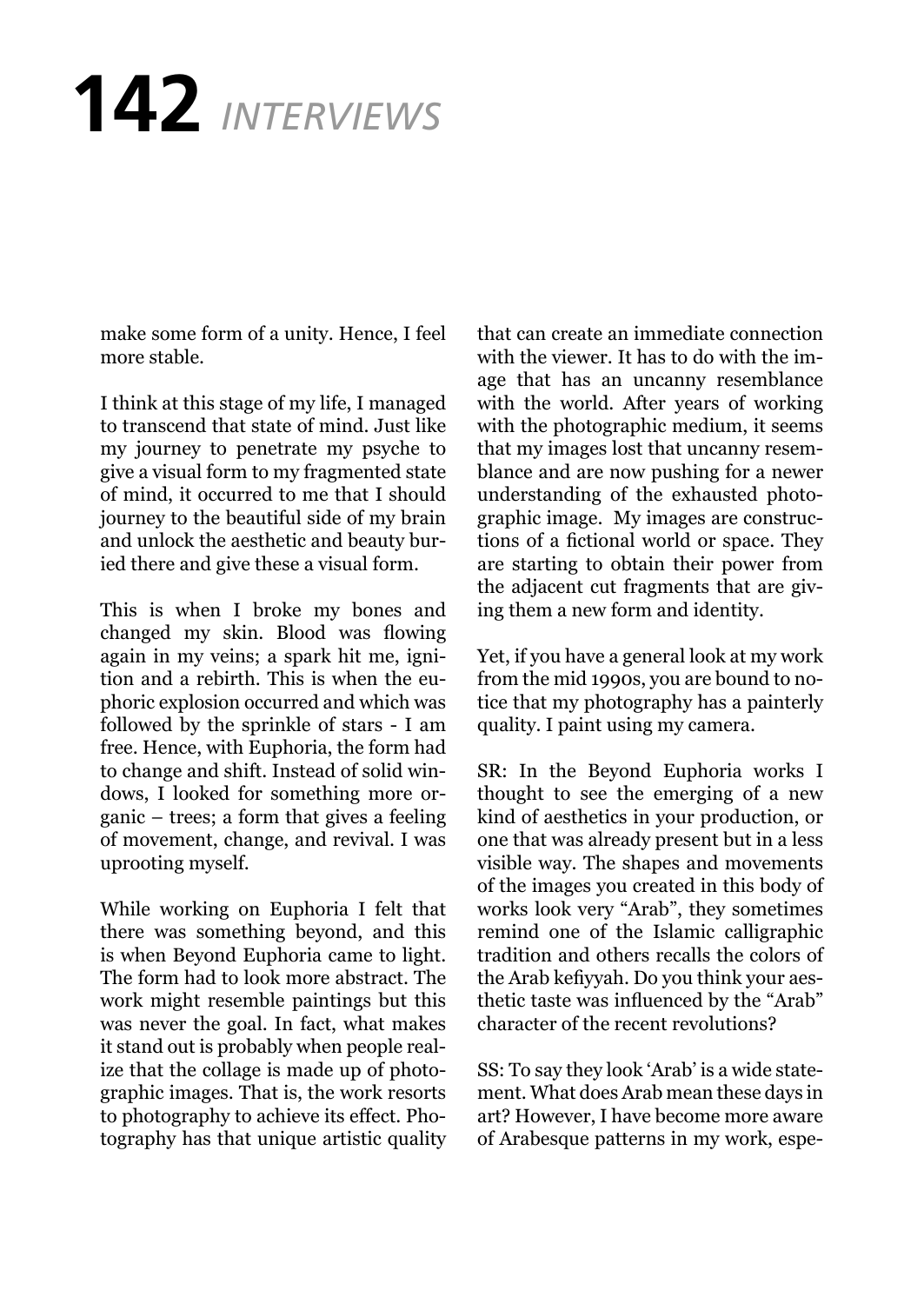# **143**

cially in Beyond Euphoria even though one could see a beginning of this in the formation of In Exile. Unlike traditional Arabesque, the rhythms I create fluctuate and are not consistent or uniform. This is in my attempt to make the work much more dynamic.

SR: Well, I agree with you when you say it is difficult to define what the word or concept of "Arab" means or represents today. But I think that each cultural and historical context brings with it a kind of aesthetical coherence; let's call it "flavor", and I think that it is sometimes unconscious and unaware for those who were born in that context. Or it is simply the way the others perceive and look to that context from outside that gives it this character. I think I can see a tendency which is not only visual, but goes deep to the wider and bigger sense of what aesthetics means. I'm talking of music, litterature, art, decoration, architecture, and I could define this tendency with the latin expression horror vacui, summed up as the tendency of filling space, both physical and virtual, dividing it in smaller portions, with elements that get more and more complex and articulated the smaller they are. But I may be wrong...

I have noticed that In Exile (2008), adopts a square format, Euphoria (2010) is more a rectangle, and Beyond Euphoria (2011) looks panoramic. How do you decide the size and shape? What are your motives?

SS: Given that In Exile had a square format and was formed from solid static windows, it was natural that in my liberation I use something organic - trees, something that grows and changes. The format had to get wider - no more a square but a rectangle. I needed more space, to create a form that is more fluid - I needed enough space to ignite the core. Beyond Euphoria had to go even beyond the rectangle! It required more space and the breaking of the square concept that entrapped me for years. A square like the square segments of Cecile Elise Sabella artwork (2008) clothes did not leave much room for my breathing. Beyond Euphoria went out of earth, to a new galaxy - the form had to be even more fluid than Euphoria and its components were mainly from clouds, skies, grass and trees. The geometry of In Exile was solid, stuck in its own space, euphoria was circular, and beyond had to be scattered, spread, hundreds of small details, stories, scattered in the open galaxy where I reside now. There these fragments embarked on a new odyssey. Since then, I have been out of earth and will try to remain there until my DISTURBIA visits me again.

SR: Talking about odysseys, you left Jerusalem because you felt it was and is a city in exile, as you once said, "to escape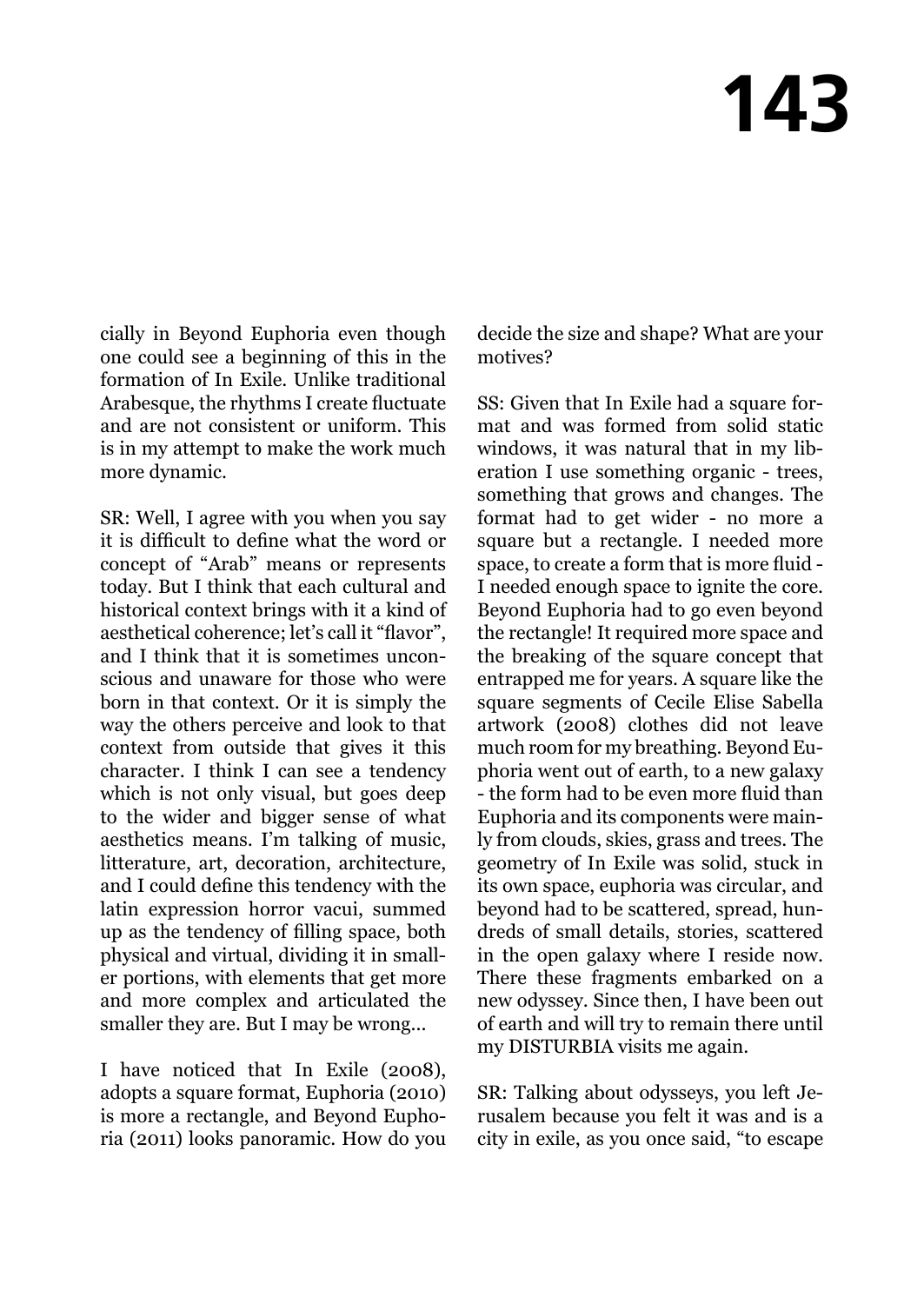the rapid changes in it and its transformation into a city which is foreign to its own inhabitants". Could you imagine yourself living in a condition of limited or conditioned freedom again? If you lived in Egypt, or Tunis, or Libya, could you have seen yourself living in an overcome regime for another 5, 10, 15 years?

SS: The question of where to locate myself is constantly on my mind. Living currently in Berlin, I sometimes truly wonder when will be the day of my breaking point. Limited or conditioned freedom, as you refer to it, is a condition that exists in every country in different shapes and forms. The question is what one is willing to live with!

On the other hand, I guess I am becoming 'English' or 'German' as I want to live in somewhere warm! Who knows where the journey of my life might take me. I might end up living where my ancestors came from, in Sicily, Italy. It might be that everything I have been going through was life's mission to entice me to return there. Kamal Boullata once wrote:

"The city [Jerusalem] considered a bridge between heaven and earth may be absent in Sabella's photographs, but everything in these frames indicates the manner by which this native photographer has rebuilt his own Jerusalem. And yet, it is in Sabella's conscious avoidance of photographing Jerusalem that the visual artist has managed to recreate the universality of a place with which he identifies. In that respect, his search for his true self may be likened to those monks who, drawn by Jerusalem, came from distant lands only to spend the rest of their lives in bare and desolate landscapes. Only there could Sabella find a Jerusalem where he might breathe fresh air".

Maybe I have been marching back. In these desolate landscapes, I lost my identity and I freed myself from what has been forced upon me. I cleansed my skin, defied mental dictatorships and uprooted myself to reach a new level of the realization of the self. My imagination refused to be colonized since I was a very young child.

I wrote in 1997: "I created myself a New World, My World". Today, I feel more like I have created myself a New Self. In Jerusalem, I never breathed fresh air. I had to exit to the skies to survive, but one sky was not enough. I needed to journey to the galaxies. There, I found Euphoria and Beyond Euphoria. For the first time in my life, I feel I have a break and I can breath some fresh air.

SR: Do you think that this important transformation going on in the Middle East will reach Palestine as well? What do you think will happen in Israel after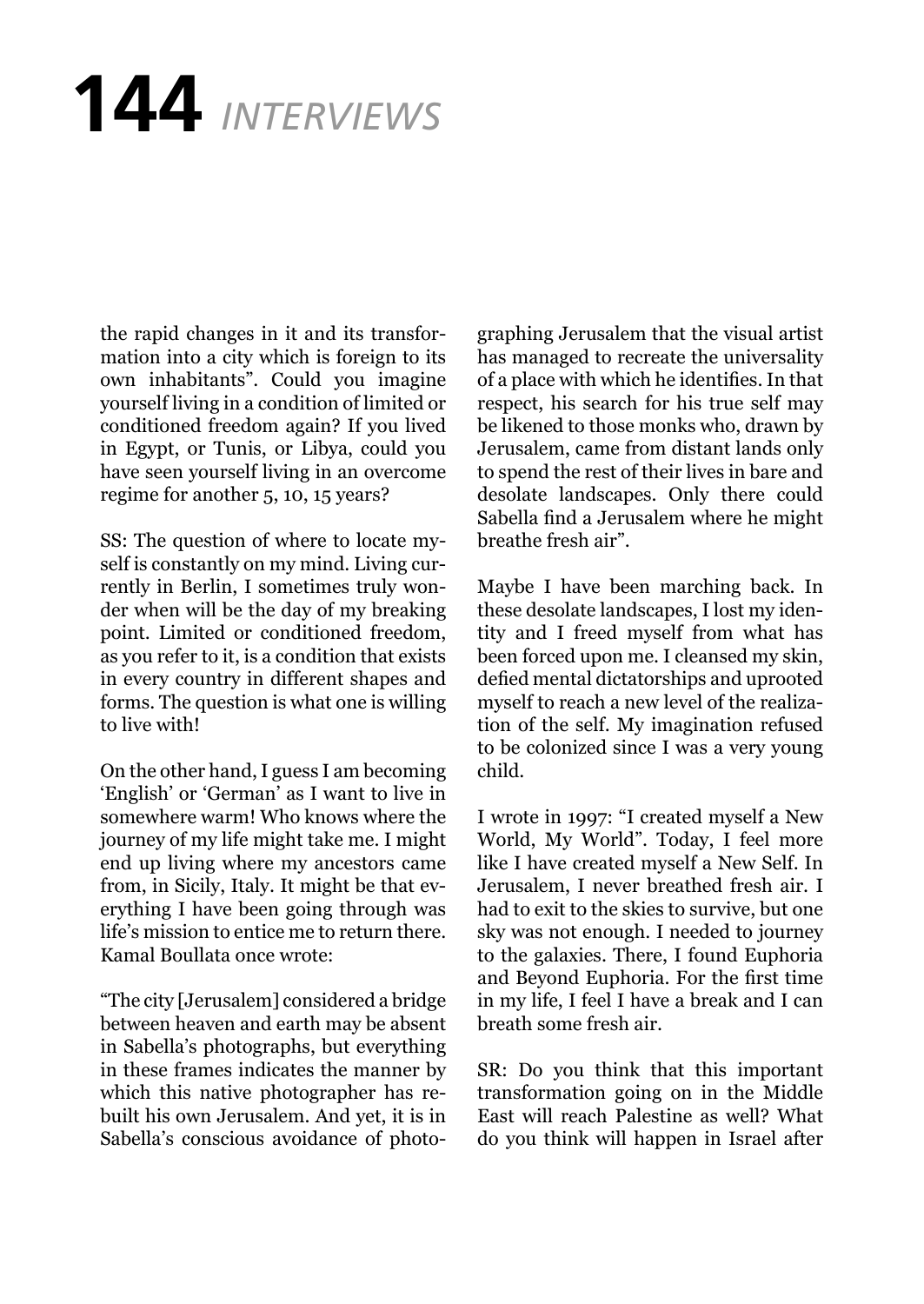this widespread shaking?

SS: I am now more convinced that if liberation is to hit Palestine change needs to happen in the Israeli society. As a reminder, the first Intifada in 1987, which lasted six years, was bullet free – that is the Palestinians revolted through mainly non-violent demonstrations. This led to the Oslo Peace process where Palestinians are suffering from its catastrophic effects.

To liberate Palestine, Israelis need to move to the streets in their masses and demand an end to this horrific occupation. True change only comes from within. They need to exert pressure on their government. However as you may know the Israeli society has become so indifferent about the occupation that it is hard to see change coming to the Palestinian reality in the foreseeable future.

I also believe that Palestinians (by large the Arabs and this already started happening) need to free their imagination first. Israel has not only colonized the land, but also the mind and imagination. I have never experienced how people felt self-defeated more than in the last years. The self-defeat extended to the rest of the Arab World. But it seems the long anticipated change has finally set in.

SR: Let's make a funny experiment.

Let your "ego" free to expand itself and imagine you as a superhero (remember it is just game...). What power would you have or would you like to have and how would you use it during this transition?

SS: I want to have the ability of speedreading, where I can finish and understand a book in minutes (preferably seconds!)! Knowledge and the ability to transform that knowledge into practice would be a major asset in any transition.

SR: As an Artist Citizen, do you feel you have a responsibility towards the rest of the world? What is the change that you would hope, wish and put effort in willing to do for the world you live in?

SS: As far as I remember, even as a child, I always questioned the essence of being or life. It was inevitable that art becomes an inseparable part of my life. I do not think I have a responsibility towards the rest of the world; I do what I do because I feel I have to. I mean, when I make an artwork, I do not think it is targeted towards anyone except myself.

I do not remember once creating art to satisfy the needs of anyone or in support of anyone. I create art because I always feel a need to create and this need 'gets pregnant in me' and it suddenly explodes. That is why it is important to have art historians, critics and even curators who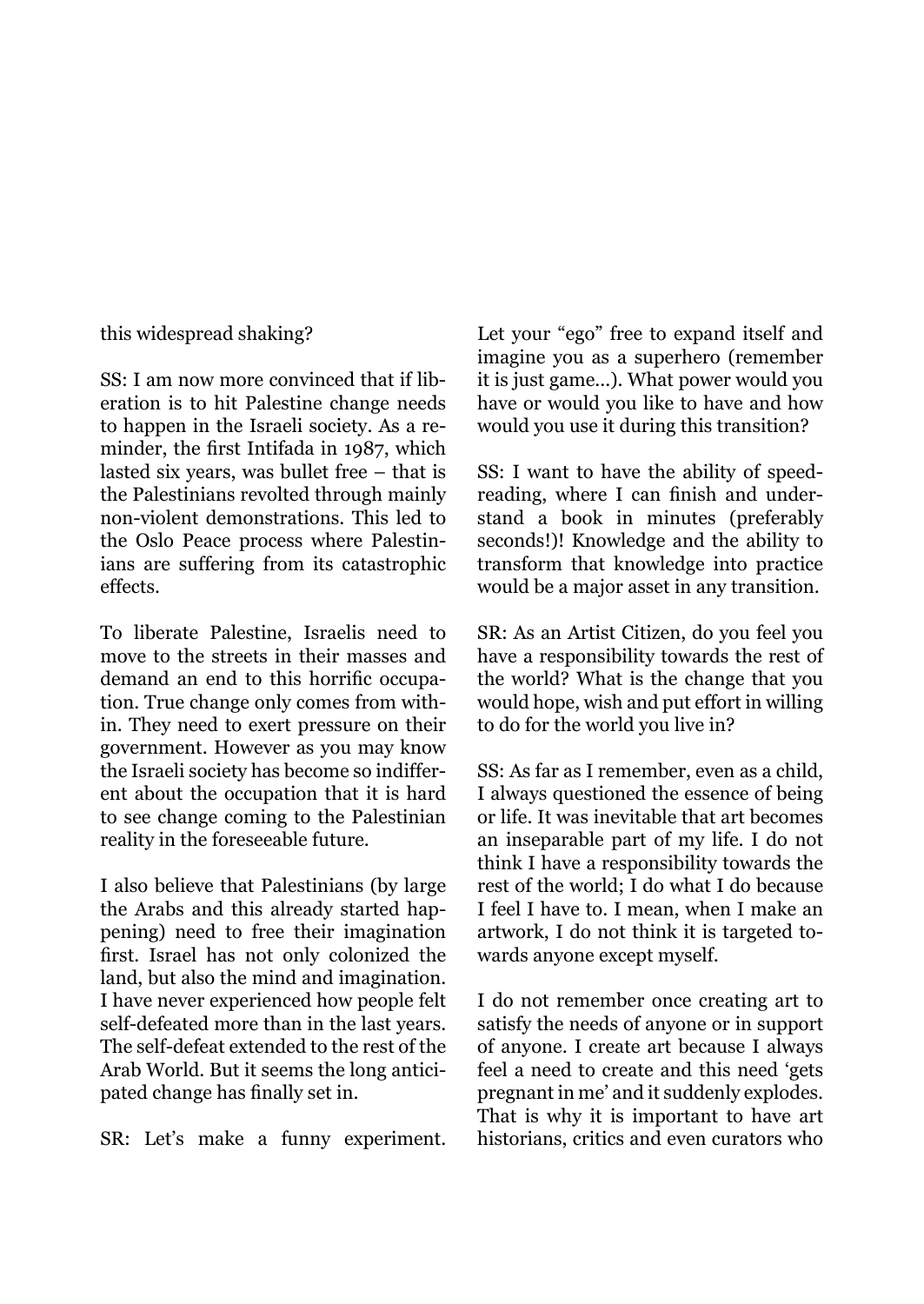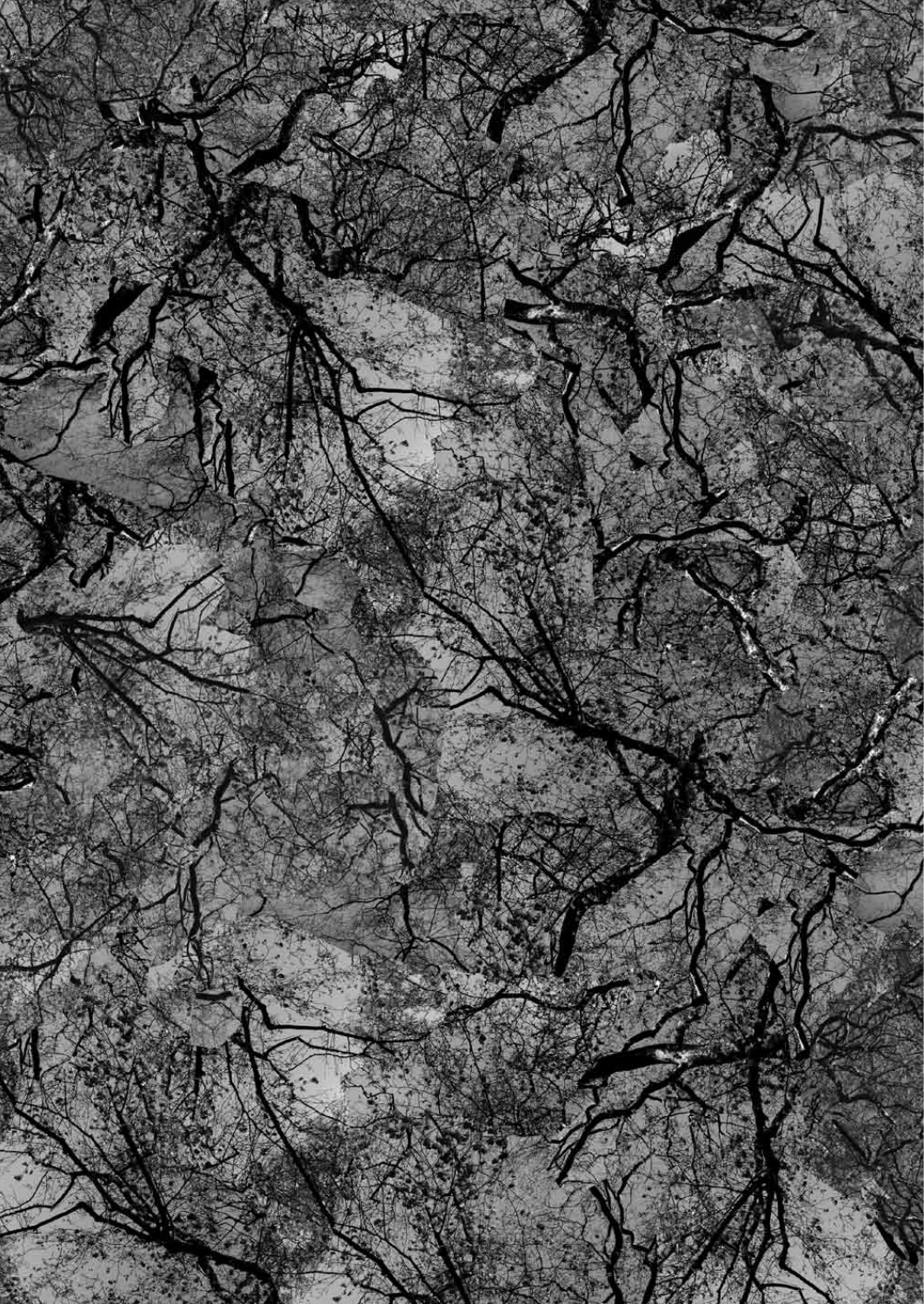Euphoria (no.3), 2010 155 / 127 cm lambda print + diasec mount Limited edition of 6 + 2 AP Image courtesy of the Artist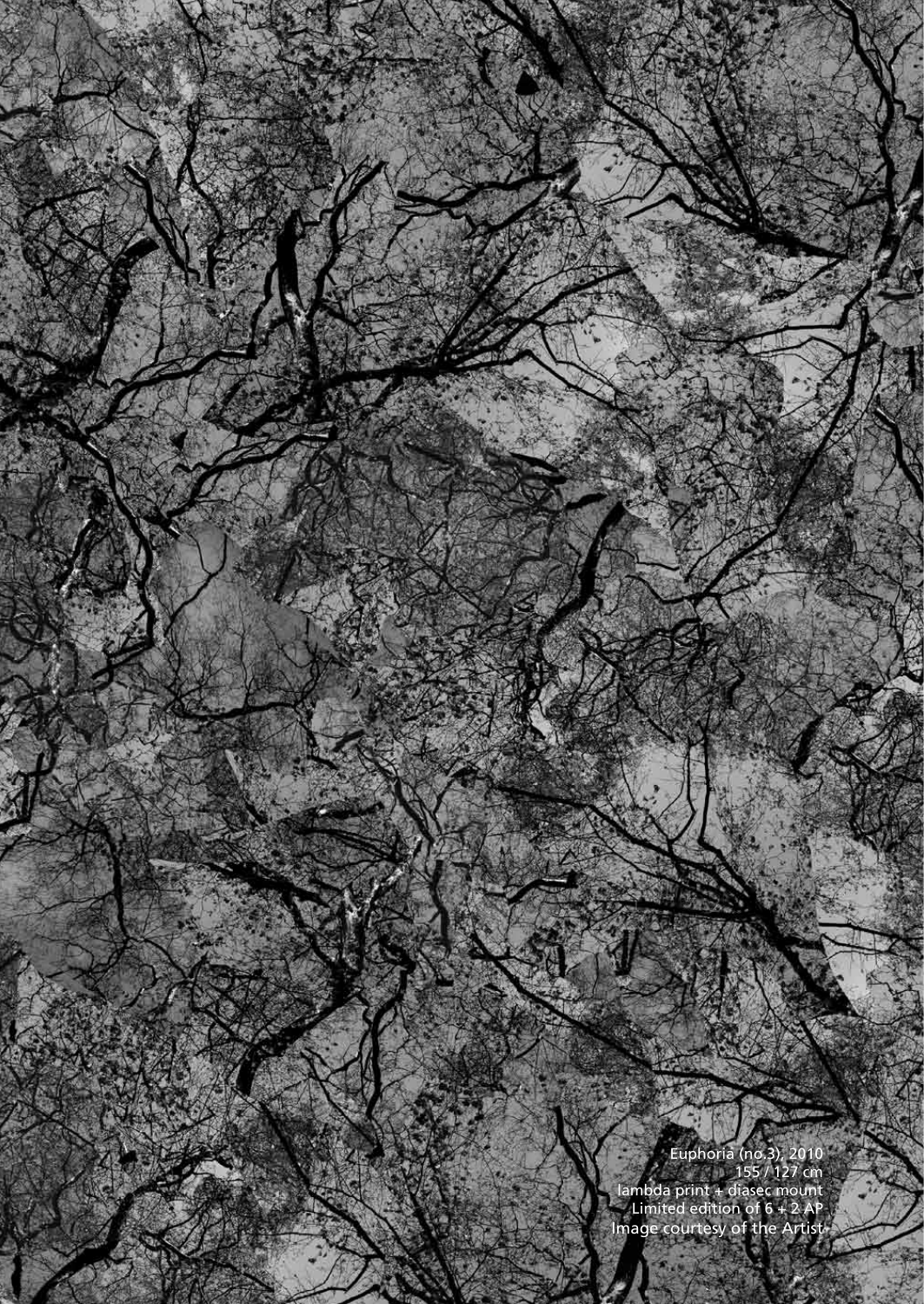try to put things in context, as artists are often acting as mirrors of bigger concepts or as interrogators of concepts. The artistic individual journey is not really an individual one, especially when the artwork is exposed to the public which starts to have a life of its own and becomes prone to endless interpretations and contexts that many of them were not in the artist's intention.

The world is entrapped in its own image. Any change that any country, nation wishes to undergo has to start with the nature of that image. That is, people need to understand image formation and the mechanisms that manage to change global perception. At a time where conquering the world physically is no more considered a viable option, it seems that conquering the image of the world is becoming or has become the New World Order. In other words what we are witnessing is the conquering and or the 'Colonization of the Imagination'. What I wish is for people to understand how to liberate themselves from that colonization.

Furthermore, if I would perceive art as a mechanism to communicate messages, I would not have engaged myself in it. I perceive art as a mechanism of discharge first and second as a tool of self-liberation.

SR: As an artist, what is the principle obsession that leads your practice? Do you think it changed in your artistic development? Is it likely to change under the current circumstances?

SS: My life is what leads my practice. All my artworks since the mid 1990s are like a narrative and it is enough to go through the titles to develop a picture of my life. Since that time, I have been going through endless stages of self-introspections. Notice the title of my first major artwork in 1997 was Search, then Identity (2002), End of Days (2003), Till the End (2004), Jerusalem in Exile (2005), Exit (2006), In Exile (2008), Settlement Six Israelis & One Palestinian (2008), In Transition (2010), Euphoria (2010), and Beyond Euphoria (2011), to name a few. Any reader would notice that there is a narrative unfolding which is personal, and in many ways my work acts like a visual novel.

SR: What are your projects for the future, or, if you like, the next chapters of the novel? Are you working on something new?

SS: I am collaborating with artist Jeanno Gaussi who originally comes from Kabul and lives in Berlin. She deals with found objects where she tries to construct hybrid space, and I deal with collage where I try to express my state of mind of living